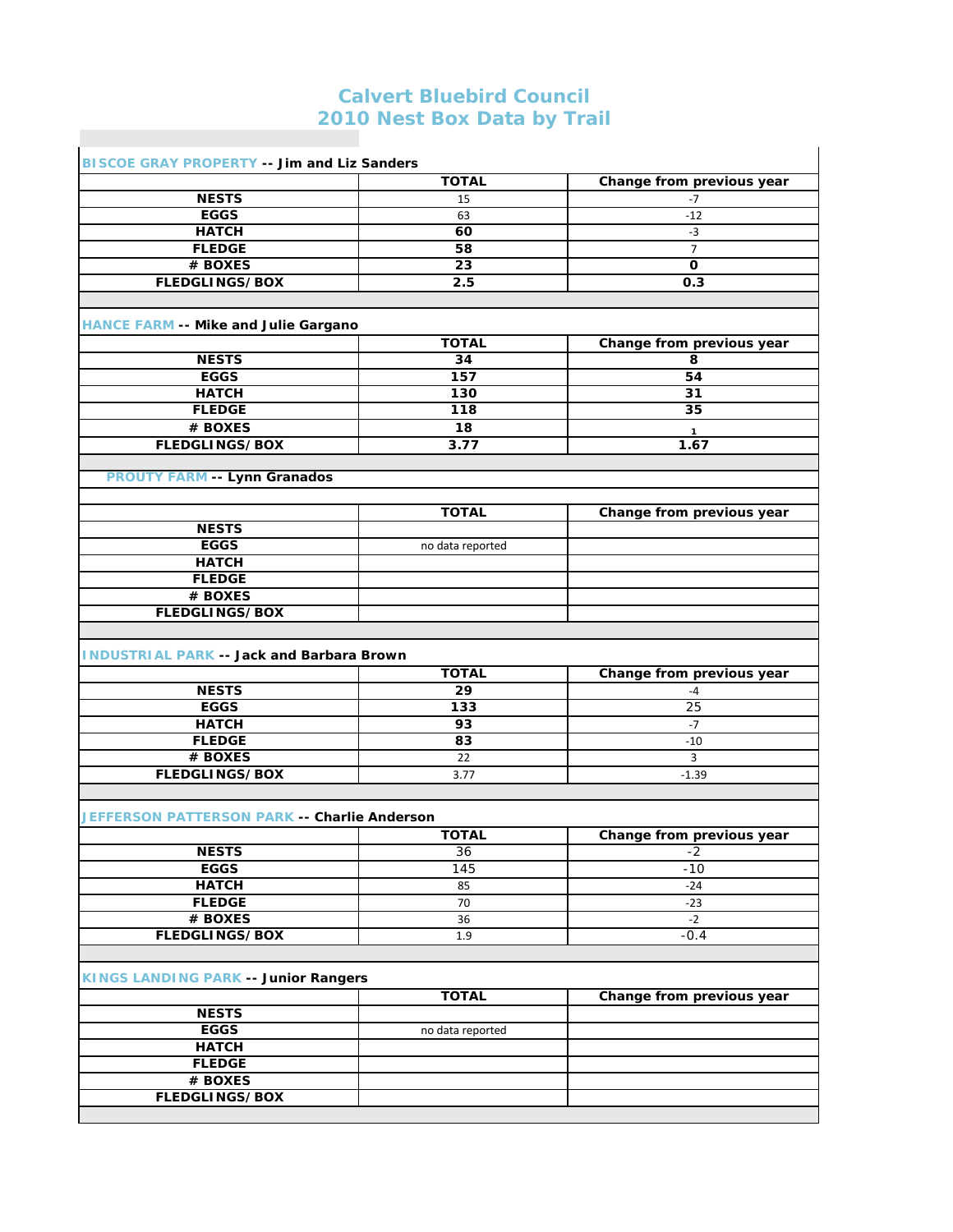| PATUXENT/HELLEN CREEK -- Lisa Parran                 |                  |                           |
|------------------------------------------------------|------------------|---------------------------|
|                                                      | <b>TOTAL</b>     | Change from previous year |
| <b>NESTS</b>                                         | 47               | 4                         |
| <b>EGGS</b>                                          | 189              | 12                        |
| <b>HATCH</b>                                         | 143              | 17                        |
| <b>FLEDGE</b>                                        | 132              | 10                        |
| # BOXES                                              | 30               | $\equiv$                  |
| <b>FLEDGLINGS/BOX</b>                                | 4.4              | 3.4                       |
|                                                      |                  |                           |
|                                                      |                  |                           |
| <b>POPLARS FARM -- Carolyn Anderson</b>              |                  |                           |
|                                                      | <b>TOTAL</b>     | Change from previous year |
| <b>NESTS</b>                                         | 15               | $-16$                     |
| <b>EGGS</b>                                          | 65               | $-28$                     |
| <b>HATCH</b>                                         | 62               | $-30$                     |
| <b>FLEDGE</b>                                        | 62               | $-29$                     |
| # BOXES                                              | 29               | $\blacksquare$            |
| <b>FLEDGLINGS/BOX</b>                                | 2.1              | $-1$                      |
|                                                      |                  |                           |
| <b>RANDLE CLIFFS -- Bev Steadman</b>                 |                  |                           |
|                                                      | <b>TOTAL</b>     | Change from previous year |
| <b>NESTS</b>                                         |                  |                           |
| <b>EGGS</b>                                          | no data reported |                           |
| <b>HATCH</b>                                         |                  |                           |
| <b>FLEDGE</b>                                        |                  |                           |
| # BOXES                                              |                  |                           |
| <b>FLEDGLINGS/BOX</b>                                |                  |                           |
|                                                      |                  |                           |
| TWIN SHIELDS GOLF CLUB -- Nina Hosmer                |                  |                           |
|                                                      | <b>TOTAL</b>     | Change from previous year |
| <b>NESTS</b>                                         |                  |                           |
| <b>EGGS</b>                                          | no data reported |                           |
| <b>HATCH</b>                                         |                  |                           |
| <b>FLEDGE</b>                                        |                  |                           |
| # BOXES                                              |                  |                           |
| <b>FLEDGLINGS/BOX</b>                                |                  |                           |
|                                                      |                  |                           |
|                                                      |                  |                           |
|                                                      |                  |                           |
| <b>CHESAPEAKE HILLS GOLF COURSE -- Gerald Grover</b> |                  |                           |
|                                                      | <b>TOTAL</b>     | Change from previous year |
| <b>NESTS</b>                                         |                  |                           |
| <b>EGGS</b>                                          | no data reported |                           |
| <b>HATCH</b>                                         |                  |                           |
| <b>FLEDGE</b>                                        |                  |                           |
| # BOXES                                              |                  |                           |
| <b>FLEDGLINGS/BOX</b>                                |                  |                           |
|                                                      |                  |                           |
| <b>HARRISON FARM -- Jeff Harding</b>                 |                  |                           |
|                                                      | <b>TOTAL</b>     | Change from previous year |
| <b>NESTS</b>                                         | $\overline{2}$   | $-3$                      |
| <b>EGGS</b>                                          | $\overline{7}$   | $-13$                     |
| <b>HATCH</b>                                         | $\overline{7}$   | $-13$                     |
| <b>FLEDGE</b>                                        | $\overline{7}$   | $-7$                      |
| # BOXES                                              | 9                |                           |
| <b>FLEDGLINGS/BOX</b>                                | 0.7              | $-0.8$                    |
|                                                      |                  |                           |
|                                                      |                  |                           |
| DOWELL ELEMENTARY -- David Gillman                   |                  |                           |
|                                                      | <b>TOTAL</b>     | Change from previous year |
| <b>NESTS</b>                                         |                  |                           |
| <b>EGGS</b>                                          | no data reported |                           |
| <b>HATCH</b>                                         |                  |                           |
|                                                      |                  |                           |